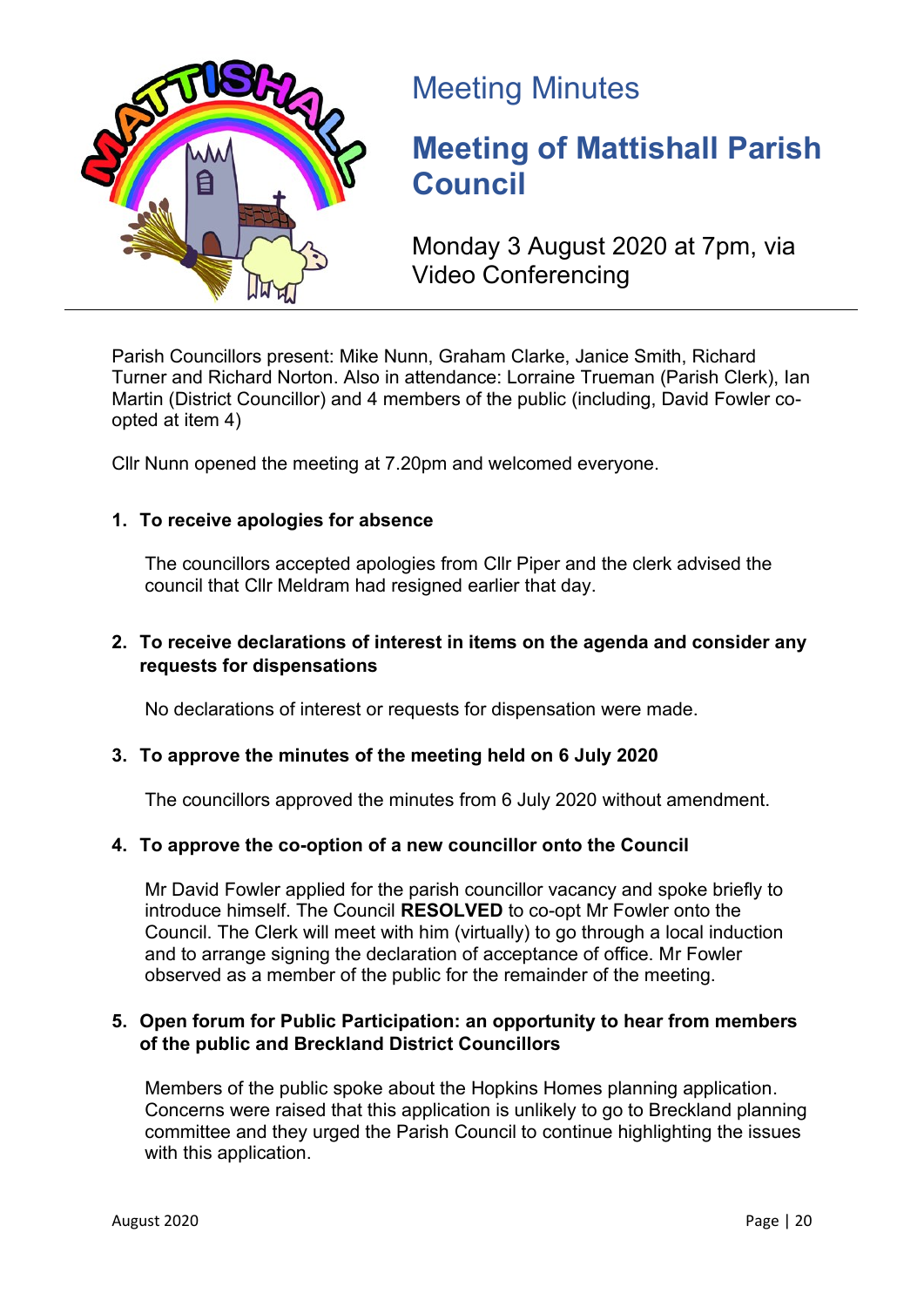District Cllr explained the call in process and advised this had been called in today, Monday 3 August. The Parish Council could support this process by sending an email of support to the District Cllr.

Cllr Nunn advised this would be discussed with the other councillors later in the meeting.

2 members of the public left the meeting.

#### **6. Planning matters**

#### **6.1.To receive results of applications**

3PL/2020/0607/HOU - Heath Cottage, Heath Road. Proposed 2 storey side extension & workshop/store. Approved.

3PL/2019/0849/D - Poplar Farm, 41 South Green. Reserved matters application for the erection of 15 market homes (including one existing farmhouse) and 8 affordable dwellings, access road and driveways and a public link to the sports ground. Approved.

# **6.2.To receive report and consider recommendations from the Neighbourhood Plan delivery and monitoring group on new planning applications – see list on page 2**

3PL/2020/0703/HOU - 29 South Green Mattishall Parish Council have no objections to the proposed changes of materials. No objection.

#### 3PL/2020/0717/LB - Ivy Barn, Welgate

Mattishall Parish Council does not support this application on a Grade 2 Listed building. According to external decoration guidance notes provided by Historic England "Windows and doors need regular painting to protect the wood from weather." "The only exemption being hardwood such as oak which is best left unpainted but may benefit from oiling or other traditional treatment." To grant this application would contravene Historic England. Objection.

3PL/2020/0477/HOU - 34-36 The Old Stables Dereham Road

The Parish Council's objection dated 7 July 2020 remains unchanged. The applicants Amended Site Plan dated 27 July 2020 613 - PLO 1 - A revised 15 July 2020, has not addressed the Council's fundamental issues; being scale, mass, overdevelopment, adequate and safe parking without reversing in from the public highway (if a vehicle is parked in the cart lodge space). The wide aspect street scene drawing has not been provided as requested. The drawing that has been submitted does not sufficiently illustrate how the proposed development will sit alongside its neighbours within the village conservation area.

Objection.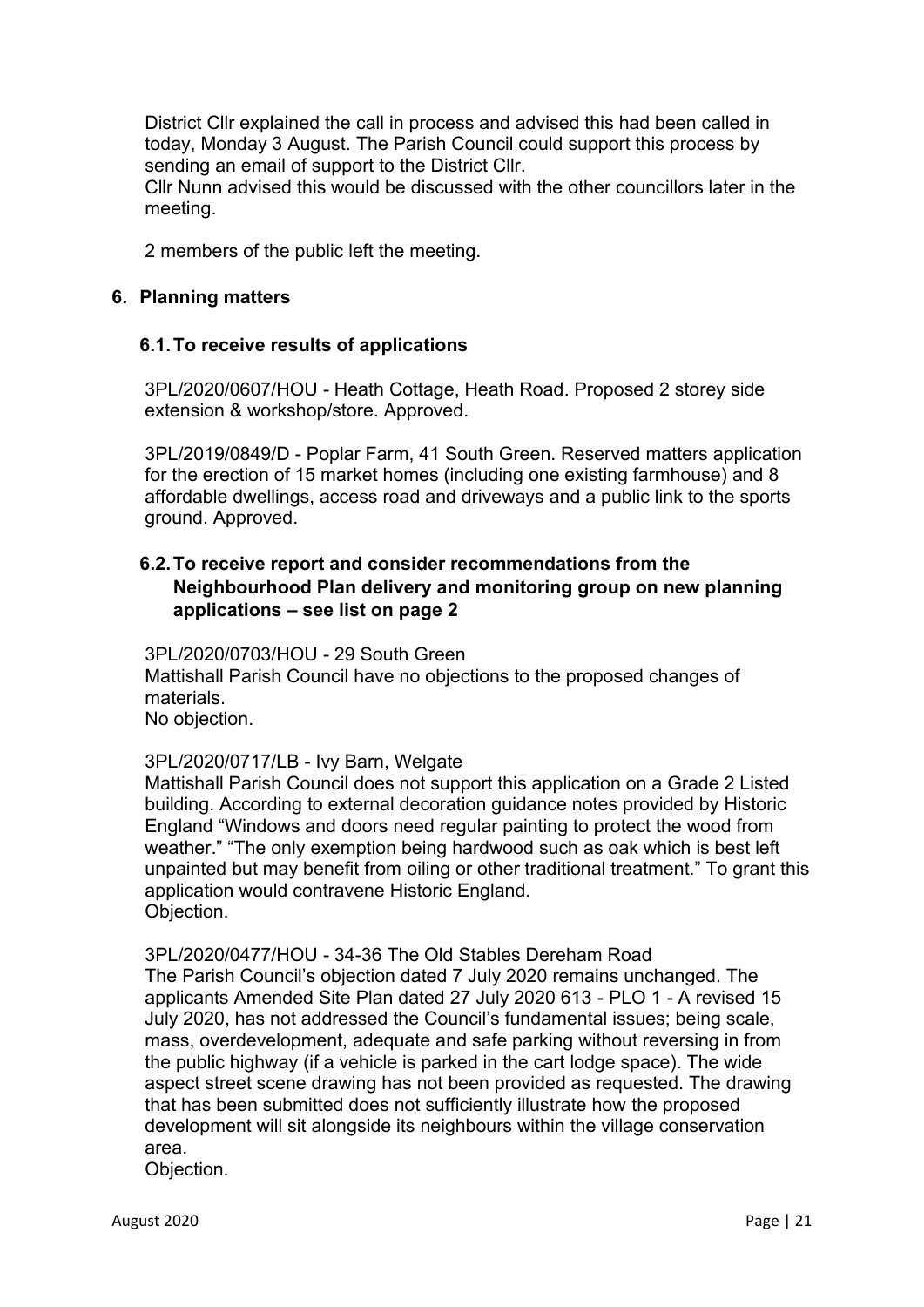### **6.3.To receive report from the Neighbourhood Plan delivery and monitoring group on unauthorised development as mentioned in the comments for planning application on Land East of Summer Meadows (ref. 3PL/2020/0466/F)**

The Neighbourhood Plan delivery and monitoring group shared a letter sent to Breckland District Council on behalf of the Parish Council to highlight frustrations about the planning process and the issues raised on this planning application. For a copy of this letter contact the clerk.

### **6.4.To receive report from the Neighbourhood Plan delivery and monitoring group on planning issues at Kensington Forge (ref. 3PL/2017/1112/F & 3DC/2020/0050/DOC)**

The Neighbourhood Plan delivery and monitoring group shared a letter sent to Breckland District Council on behalf of the Parish Council to chase a response to the letter sent 1 July and to raise concerns about the changes to the road layout. For a copy of this letter contact the clerk.

1 member of public left the meeting.

#### **7. To receive an update on the reopening of the youth club**

Cllr Nunn gave an update on the reopening of the Youth Club, run by the YMCA. The first session is due to take place on Friday 7 August at the Memorial Hall where the outside space only will be used. YMCA are in the process of contacting the parents/carers of the youths in regular attendance so that numbers can be controlled. All councillors were in support of the reopening of the Youth Club.

#### **8. Play area**

#### **8.1.To review and agree actions from play area inspection report**

The annual inspection of the play area took place mid-July. From the report produced the councillors decided to investigate an alternative to using weed killer around the equipment and to purchase plastic spikes to prevent birds fowling on the swings.

#### **8.2.To discuss reopening of play area**

The clerk advised that the insurance company had confirmed that the play area would be covered within the policy if government guidelines were followed. Councillors agreed that before the play area can reopen the spikes above the swings should be installed, appropriate signage be in place and weekly inspections resume. Cllr Piper agreed to take on the inspections, while the clerk would arrange for the signage in line with government guidelines. The councillors agreed to aim for reopening of the play area mid-August.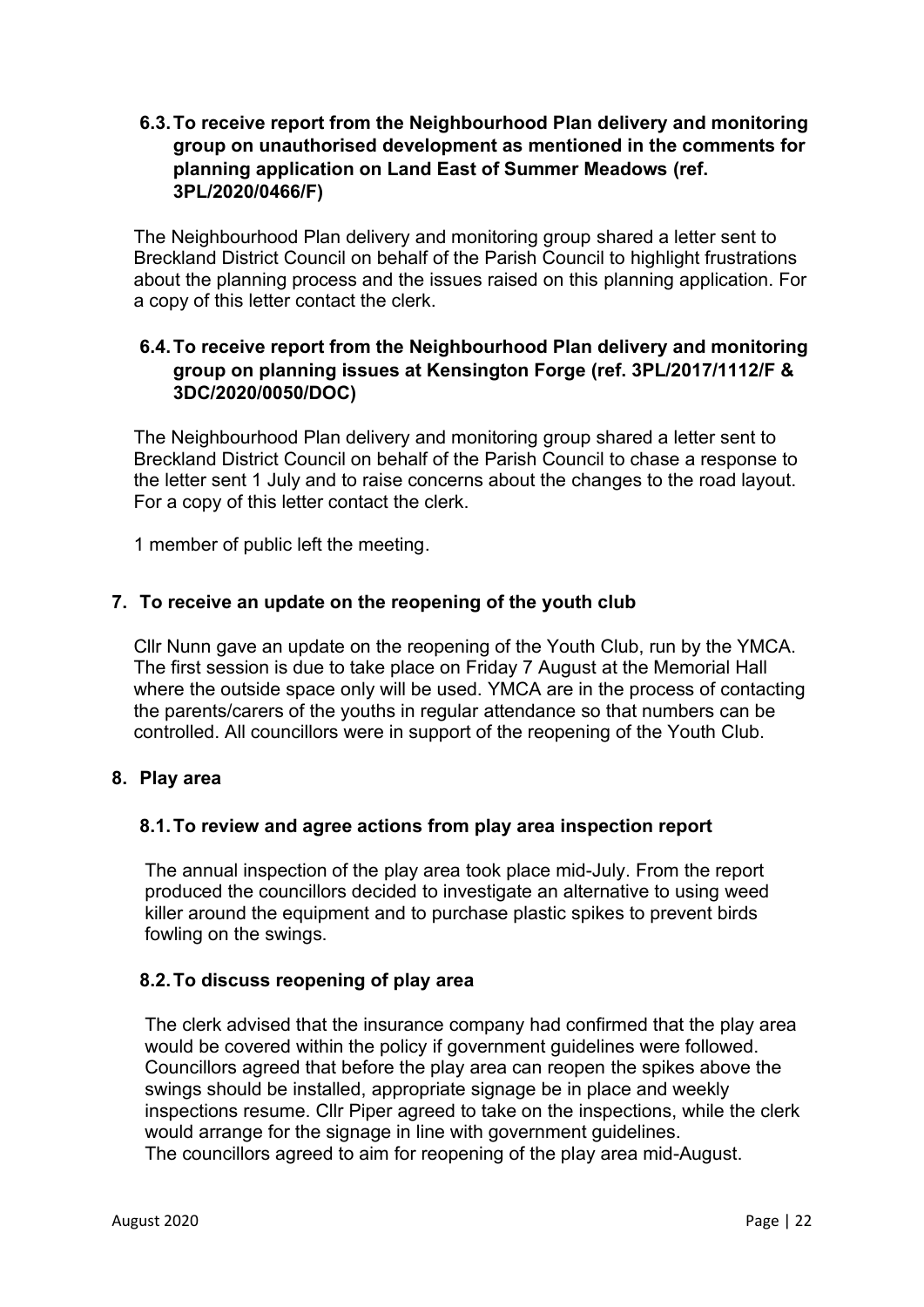#### **9. To discuss if goal posts should be installed on the village green**

All councillors agreed to install goal posts on the village green due to ongoing complaints received by the Barlow Trust about balls hitting cars and gardens. Due to the costs involved the council require 3 quotes and currently have one. Cllr Piper will gather 2 further quotes for September meeting.

#### **10.To receive an update on the donation request from the Sports and Social Club**

This request has been withdrawn by the Sports and Social Club.

#### **11.To receive an update on the installation of the WW1 airfield plaque**

Cllr Smith advised she had been in touch with the stonemasons to rearrange the installation of the plaque and it is hoped that this will take place this week. Cllr Smith thanked Cllr Nun for gaining the verbal agreement from the landowner.

#### **12.To review the tree survey and agree next steps**

The report received from the arborist was comprehensive but due to timings the councillors had little time to study this prior to the meeting. It was agreed that the clerk would gather quotes for the 2 priority trees, investigate permission required and report back to the councillors at the next meeting.

#### **13.To receive an update on All Saints churchyard wall repair**

The Diocese has agreed to the work being carried out by Irons and Stone. The insurance company has accepted the quote and transferred the funds to the Parish Council bank account. Irons and Stone have agreed to commence works in September.

#### **14.Finance**

#### **14.1. To approve the payment list**

The Council RESOLVED to approve the payments list.

#### **14.2. To receive an update on bank mandate**

The clerk advised the council that the submission form to put Cllr Clarke on the bank mandate had been uploaded to the bank. Cllr Clarke had not yet received confirmation from the bank. Once this has been received the clerk will go ahead with removing Cllrs Norton and Smith from the mandate as agreed at July's meeting.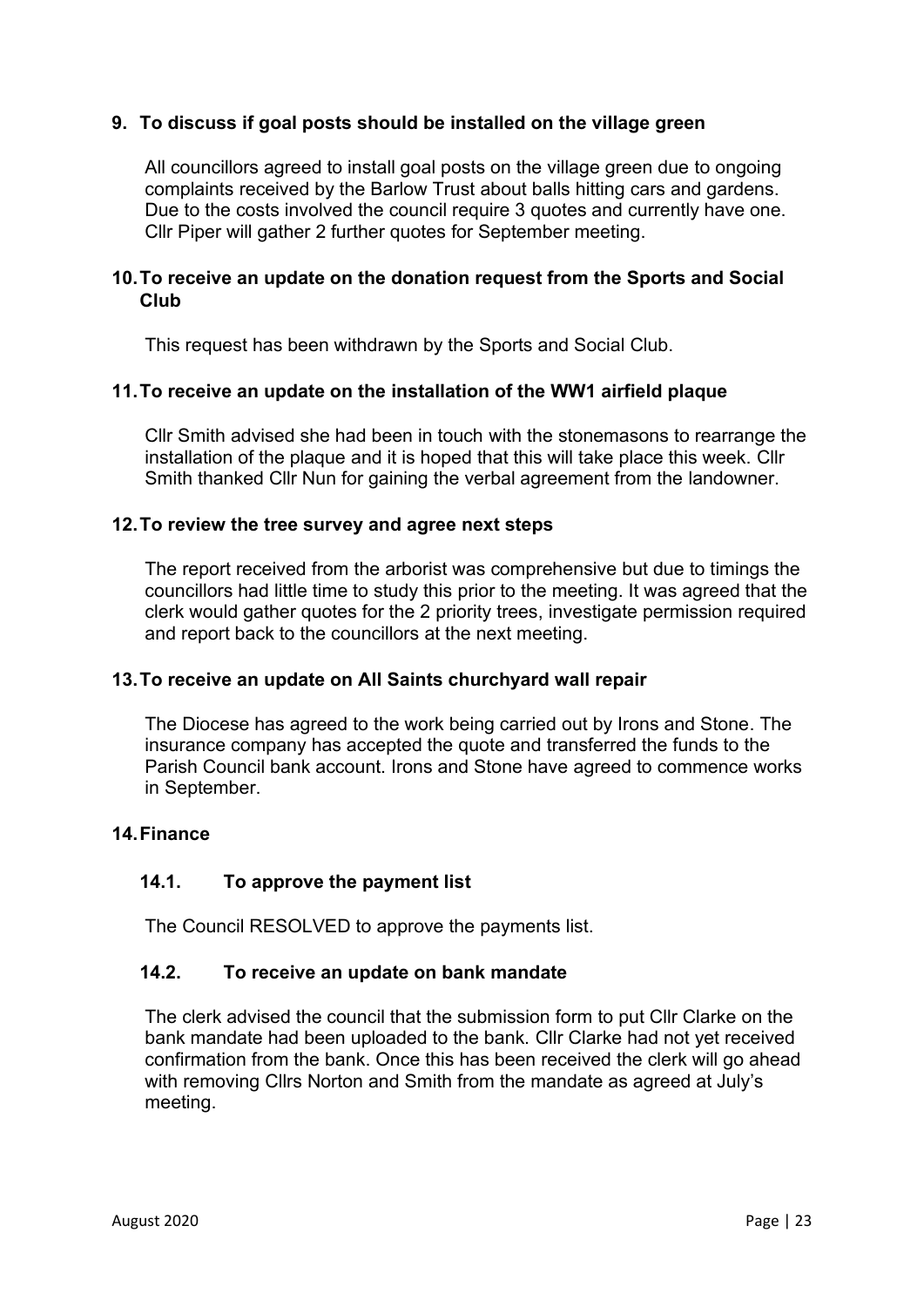### **14.3. To review the external audit report**

The external audit report was available to the council ahead of the meeting for review. Cllr Nunn commented on the high standard maintained last year and thanks was given to the previous clerk who worked hard for these results.

#### **15.Correspondence**

The correspondence was available for councillors to read.

#### **16.To receive items for 7 September agenda**

Goal posts (from item 9), Tree works update (from item 12), unauthorised notices posted around the village, fridges etc left outside Mattishall News.

The council agreed that the Hopkins Homes matter raised by the members of the public could not wait until the next meeting due to the deadline being before the next Parish Council meeting. The council discussed the matter and agreed that the clerk should send an email to the District Cllr on behalf of the Parish Council supporting the call in.

The District Councillor and Cllr Norton left the meeting.

# **17.To pass a resolution (under the Public Admission to Meetings Act 1960) to exclude members of the public and press for the following confidential item:**

#### **17.1. To discuss an increase in gardener's hourly rate**

With Cllr Norton not present, the remaining councillors were below quorum and therefore were unable to make any further decisions. This matter will now move to September's agenda.

The Chairman closed the meeting at 8.58pm